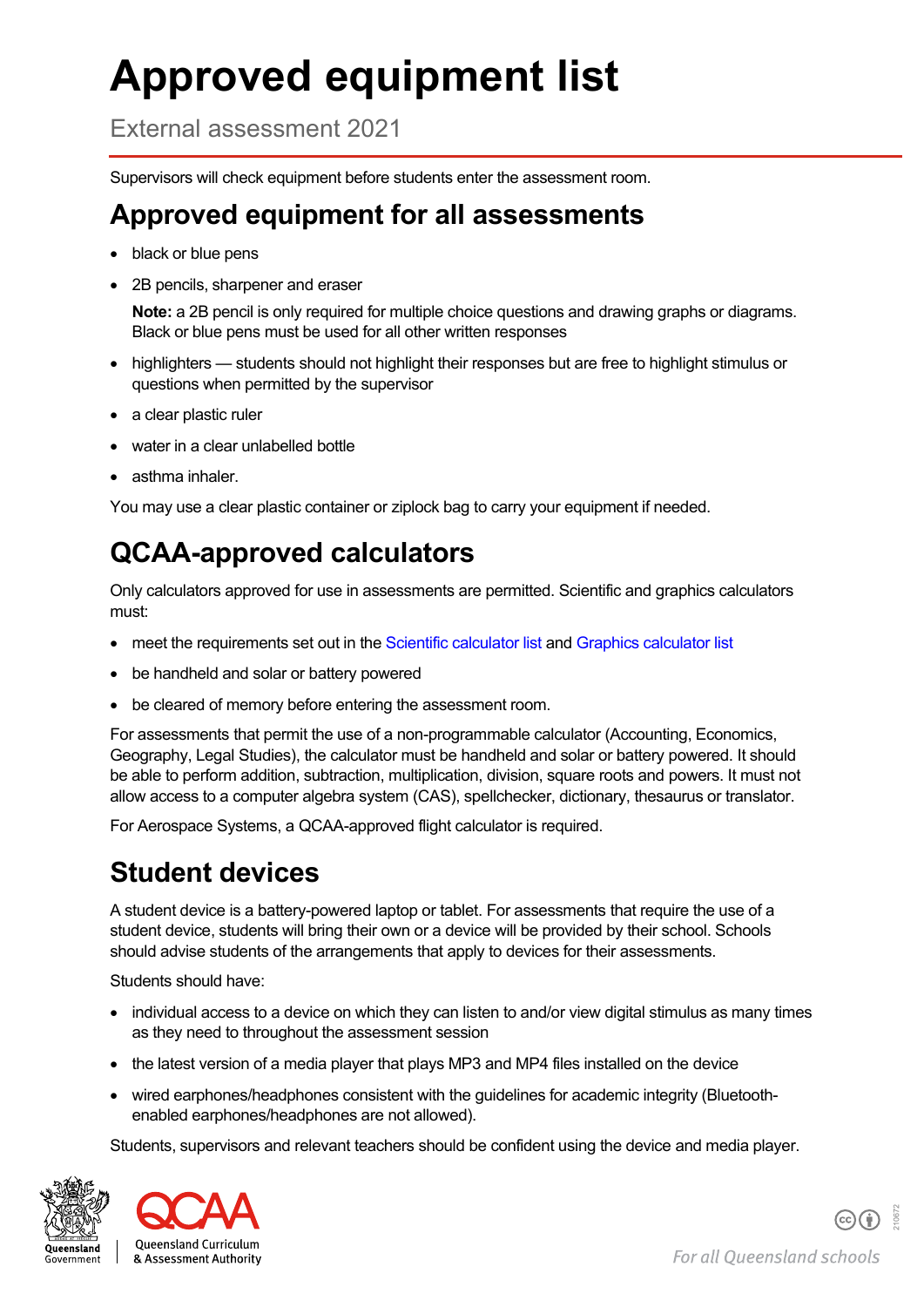## **Subject-specific equipment**

| <b>Subject</b>                                         | Additional approved subject-specific equipment                                                                                            |
|--------------------------------------------------------|-------------------------------------------------------------------------------------------------------------------------------------------|
| <b>Aboriginal &amp; Torres Strait Islander Studies</b> | $\bullet$ nil                                                                                                                             |
| <b>Accounting</b><br><b>Accounting SEE</b>             | • non-programmable calculator                                                                                                             |
| <b>Aerospace Systems</b>                               | • QCAA-approved scientific calculator<br>• QCAA-approved flight calculator<br>• protractor<br>• ruler or plotter                          |
| <b>Agricultural Science</b>                            | • QCAA-approved graphics calculator                                                                                                       |
| <b>Ancient History</b><br><b>Ancient History SEE</b>   | $\bullet$ nil                                                                                                                             |
| <b>Arabic SEE</b>                                      | • monolingual and/or bilingual print dictionaries in one or<br>two volumes (written examination only)                                     |
| <b>Biology</b><br><b>Biology SEE</b>                   | • QCAA-approved graphics calculator                                                                                                       |
| <b>Business</b>                                        | $\bullet$ nil                                                                                                                             |
| <b>Chemistry</b><br><b>Chemistry SEE</b>               | • QCAA-approved graphics calculator                                                                                                       |
| <b>Chinese</b><br><b>Chinese SEE</b>                   | • suitable wired earphones/headphones (not Bluetooth)<br>• student device                                                                 |
| Dance                                                  | • suitable wired earphones/headphones (not Bluetooth)<br>• student device                                                                 |
| <b>Design</b>                                          | • black ink pens<br>• black felt-tip pens<br>• 2B pencils, sharpener and eraser<br>$\bullet$ ruler<br>• a set of coloured pencils or pens |
| <b>Digital Solutions</b>                               | $\bullet$ nil                                                                                                                             |
| Drama                                                  | $\bullet$ nil                                                                                                                             |
| <b>Earth &amp; Environmental Science</b>               | • QCAA-approved graphics calculator                                                                                                       |
| <b>Economics</b>                                       | • ruler free from markings other than measurement<br>indicators<br>• non-programmable calculator                                          |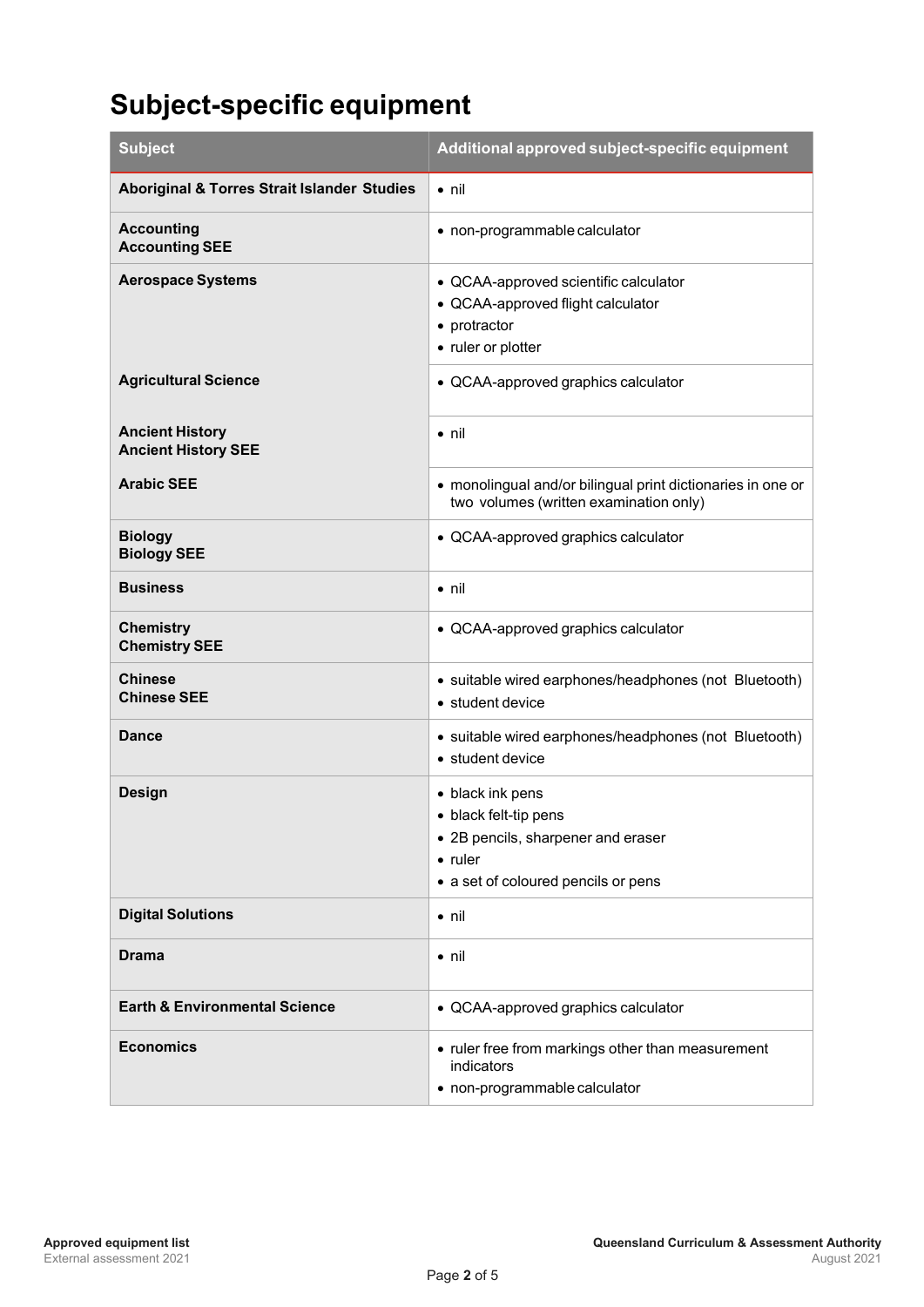| <b>Subject</b>                                               | Additional approved subject-specific equipment                                                                                                       |
|--------------------------------------------------------------|------------------------------------------------------------------------------------------------------------------------------------------------------|
| <b>Engineering</b>                                           | • QCAA-approved scientific calculator<br>• protractor<br>• ruler                                                                                     |
| <b>English</b><br><b>English SEE</b>                         | $\bullet$ nil                                                                                                                                        |
| <b>English &amp; Literature Extension</b>                    | $\bullet$ nil                                                                                                                                        |
| <b>English as an Additional Language</b>                     | $\bullet$ nil                                                                                                                                        |
| Film, Television & New Media                                 | • suitable wired earphones/headphones (not Bluetooth)<br>• student device                                                                            |
| <b>Food &amp; Nutrition</b>                                  | $\bullet$ nil                                                                                                                                        |
| <b>French</b>                                                | • suitable wired earphones/headphones (not Bluetooth)<br>• student device                                                                            |
| <b>French Extension</b>                                      | $\bullet$ nil                                                                                                                                        |
| <b>General Mathematics</b><br><b>General Mathematics SEE</b> | • QCAA-approved scientific calculator<br>$\bullet$ ruler                                                                                             |
| Geography                                                    | • non-programmable calculator<br>• coloured pencils<br>• ruler free from markings other than measurement<br>indicators<br>• lead pencils<br>• eraser |
| German                                                       | • suitable wired earphones/headphones (not Bluetooth)<br>• student device                                                                            |
| <b>German Extension</b>                                      | $\bullet$ nil                                                                                                                                        |
| <b>Health</b>                                                | $\bullet$ nil                                                                                                                                        |
| <b>Indonesian SEE</b>                                        | • suitable wired earphones/headphones (not Bluetooth)<br>· student device                                                                            |
| <b>Italian</b>                                               | • suitable wired earphones/headphones (not Bluetooth)<br>· student device                                                                            |
| Japanese                                                     | • suitable wired earphones/headphones (not Bluetooth)<br>· student device                                                                            |
| <b>Korean SEE</b>                                            | • suitable wired earphones/headphones (not Bluetooth)<br>• student device                                                                            |
| <b>Latin SEE</b>                                             | · dictionary                                                                                                                                         |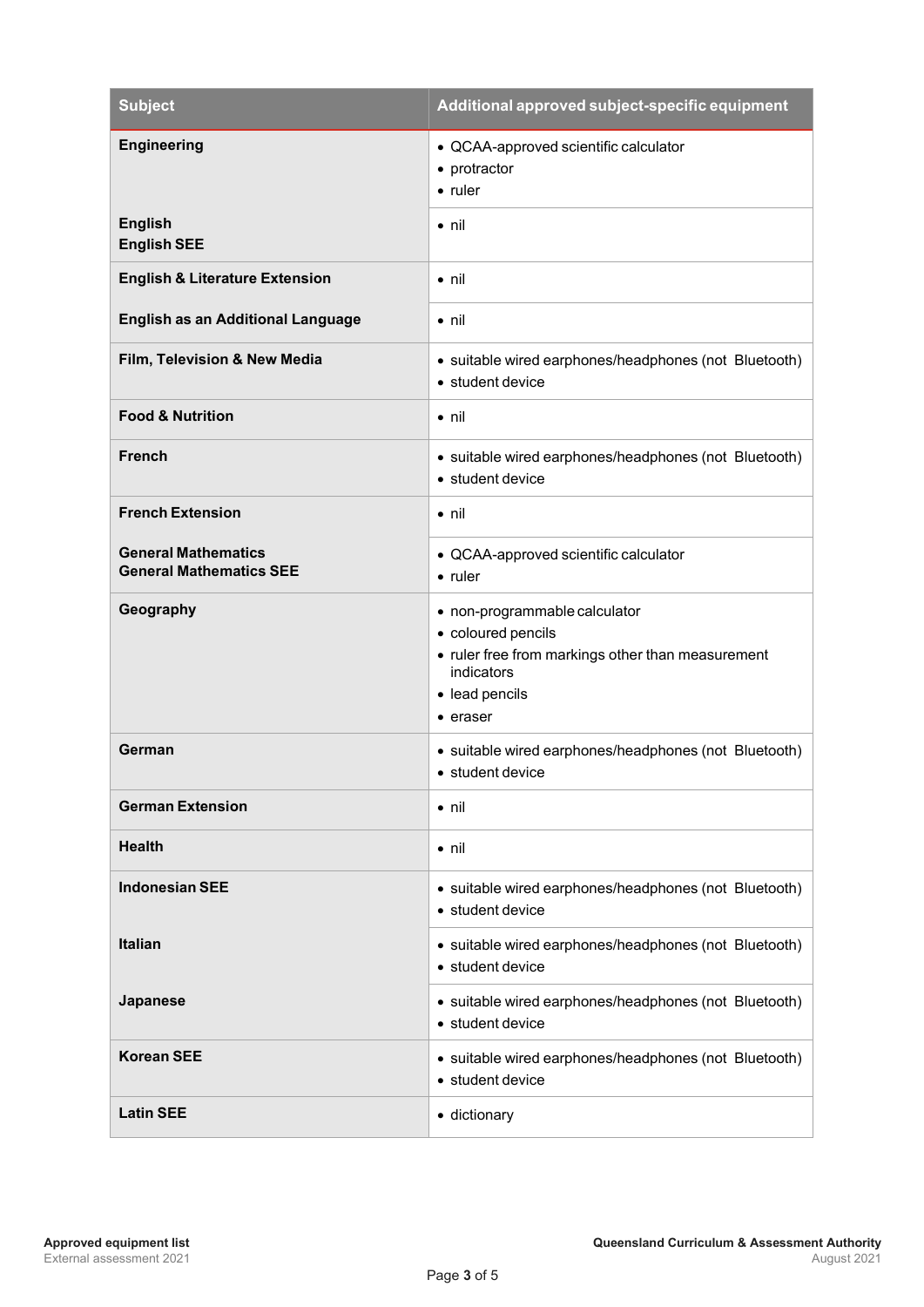| <b>Subject</b>                                                                                     | Additional approved subject-specific equipment                                                        |
|----------------------------------------------------------------------------------------------------|-------------------------------------------------------------------------------------------------------|
| <b>Legal Studies</b>                                                                               | • non-programmable calculator                                                                         |
| <b>Legal Studies SEE</b>                                                                           |                                                                                                       |
| <b>Literature</b>                                                                                  | $\bullet$ nil                                                                                         |
| <b>Marine Science</b>                                                                              | • QCAA-approved graphics calculator                                                                   |
| <b>Mathematical Methods - Paper 2</b><br>(technology-active)                                       | • QCAA-approved graphics calculator<br>• QCAA-approved scientific calculator (permitted)              |
| Note: Paper 1 is technology-free; no<br>calculator or technology of any type is<br>permitted       |                                                                                                       |
| Mathematical Methods SEE - SEE 1                                                                   | • QCAA-approved graphics calculator                                                                   |
|                                                                                                    | • QCAA-approved scientific calculator (permitted)<br>$\bullet$ ruler                                  |
| Mathematical Methods SEE - SEE 2<br>Paper 2 (technology-active)                                    | • QCAA-approved graphics calculator<br>• QCAA-approved scientific calculator (permitted)              |
| Note: SEE 2 Paper 1 is technology-free; no<br>calculator or technology of any type is<br>permitted |                                                                                                       |
| <b>Modern Greek SEE</b>                                                                            | • monolingual and/or bilingual print dictionaries in one<br>or two volumes (written examination only) |
| <b>Modern History</b><br><b>Modern History SEE</b>                                                 | • nil                                                                                                 |
| <b>Music</b>                                                                                       | • suitable wired earphones/headphones (not Bluetooth)<br>• student device                             |
| <b>Music Extension</b>                                                                             | • suitable wired earphones/headphones (not Bluetooth)<br>• student device                             |
| <b>Philosophy &amp; Reason</b><br><b>Philosophy &amp; Reason SEE</b>                               | $\bullet$ nil                                                                                         |
| <b>Physical Education</b>                                                                          | $\bullet$ nil                                                                                         |
| <b>Physics</b>                                                                                     | • QCAA-approved graphics calculator                                                                   |
| <b>Physics SEE</b>                                                                                 |                                                                                                       |
| <b>Polish SEE</b>                                                                                  | • monolingual and/or bilingual print dictionaries in one<br>or two volumes (written examination only) |
| <b>Psychology</b>                                                                                  | • QCAA-approved graphics calculator                                                                   |
| <b>Punjabi SEE</b>                                                                                 | • monolingual and/or bilingual print dictionaries in one<br>or two volumes (written examination only) |